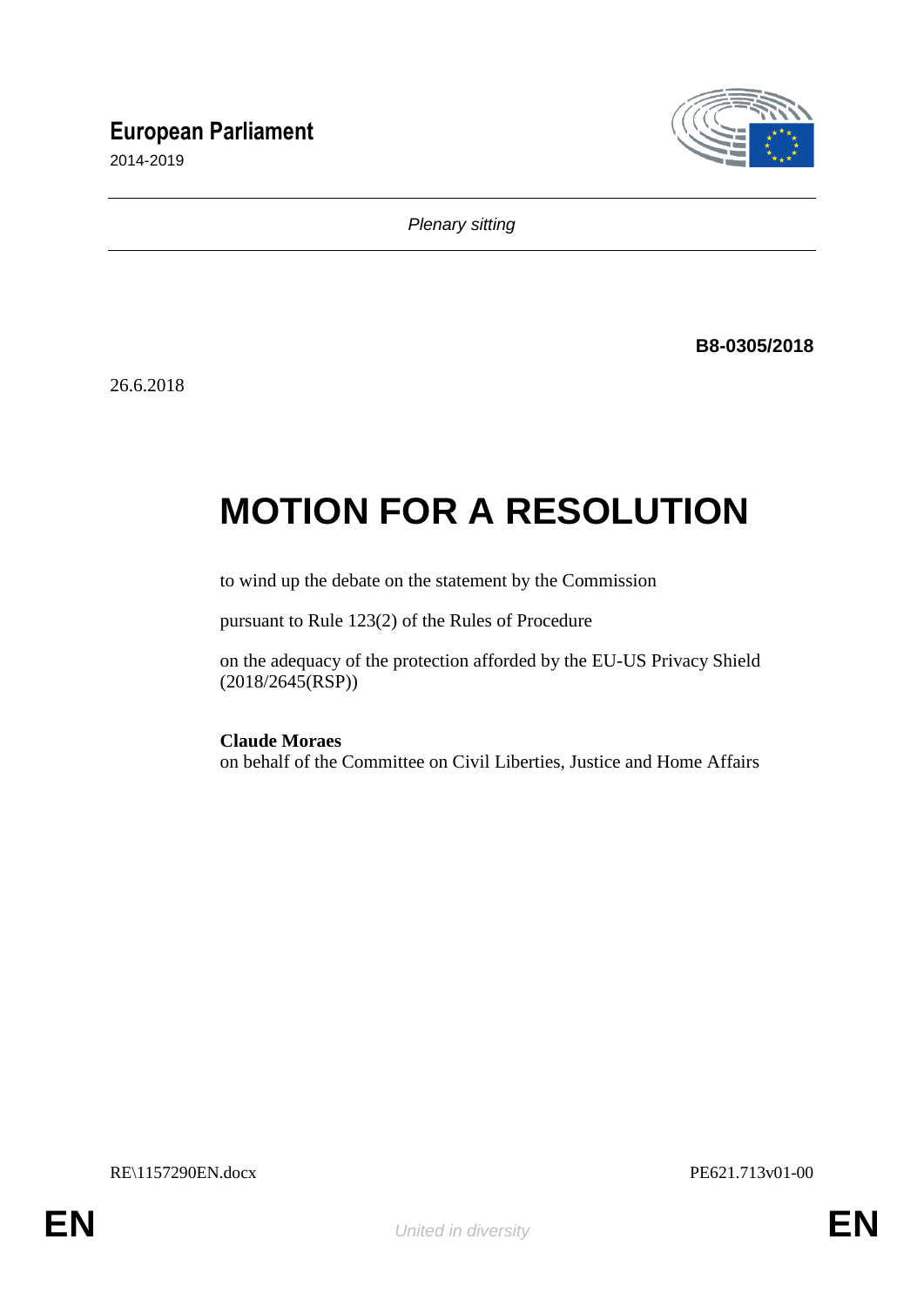### **B8-0305/2018**

# **European Parliament resolution on the adequacy of the protection afforded by the EU-US Privacy Shield (2018/2645(RSP))**

# *The European Parliament*,

- having regard to the Treaty on European Union (TEU), the Treaty on the Functioning of the European Union (TFEU) and Articles 6, 7, 8, 11, 16, 47 and 52 of the Charter of Fundamental Rights of the European Union,
- having regard to Regulation (EU) 2016/679 of the European Parliament and of the Council of 27 April 2016 on the protection of natural persons with regard to the processing of personal data and on the free movement of such data, and repealing Directive  $95/46/EC$  (General Data Protection Regulation)<sup>1</sup>, and to Directive (EU) 2016/680 of the European Parliament and of the Council of 27 April 2016 on the protection of natural persons with regard to the processing of personal data by competent authorities for the purposes of the prevention, investigation, detection or prosecution of criminal offences or the execution of criminal penalties, and on the free movement of such data, and repealing Council Framework Decision  $2008/977$ /JHA<sup>2</sup>,
- having regard to the judgment of the European Court of Justice of 6 October 2015 in Case C-362/14 *Maximillian Schrems v Data Protection Commissioner*<sup>3</sup> ,
- having regard to the judgment of the European Court of Justice of 21 December 2016 in Cases C-203/15 *Tele2 Sverige AB v Post- och telestyrelsen* and C-698/15 *Secretary of*  State for the Home Department v Tom Watson and Others<sup>4</sup>;
- having regard to Commission Implementing Decision (EU)2016/1250 of 12 July 2016 pursuant to Directive 95/46/EC of the European Parliament and of the Council on the adequacy of the protection provided by the EU-US Privacy Shield<sup>5</sup>,
- having regard to the Opinion 4/2016 of the European Data Protection Supervisor (EDPS) on the EU-US Privacy Shield draft adequacy decision<sup>6</sup>,
- having regard to the Opinion 01/2016 of the Article 29 Data Protection Working Party of 13 April 2016 on the EU-US Privacy Shield draft adequacy decision<sup>7</sup> and its Statement of 26 July  $2016^8$ ,
- having regard to the Report from the Commission to the European Parliament and the

 $\overline{a}$ 

 $1$  OJ L 119, 4.5.2016, p. 1.

<sup>2</sup> OJ L 119, 4.5.2016, p. 89.

<sup>3</sup> EU:C:2015:650.

<sup>4</sup> EU:C:2016:970.

<sup>5</sup> OJ L 207, 1.8.2016, p.1.

<sup>6</sup> OJ C 257, 15.7.2016, p.8.

<sup>7</sup> [http://ec.europa.eu/justice/article-29/documentation/opinion-recommendation/files/2016/wp238\\_en.pdf](http://ec.europa.eu/justice/article-29/documentation/opinion-recommendation/files/2016/wp238_en.pdf) <sup>8</sup> [http://ec.europa.eu/justice/article-29/documentation/opinion-recommendation/files/2016/wp236\\_en.pdf](http://ec.europa.eu/justice/article-29/documentation/opinion-recommendation/files/2016/wp236_en.pdf)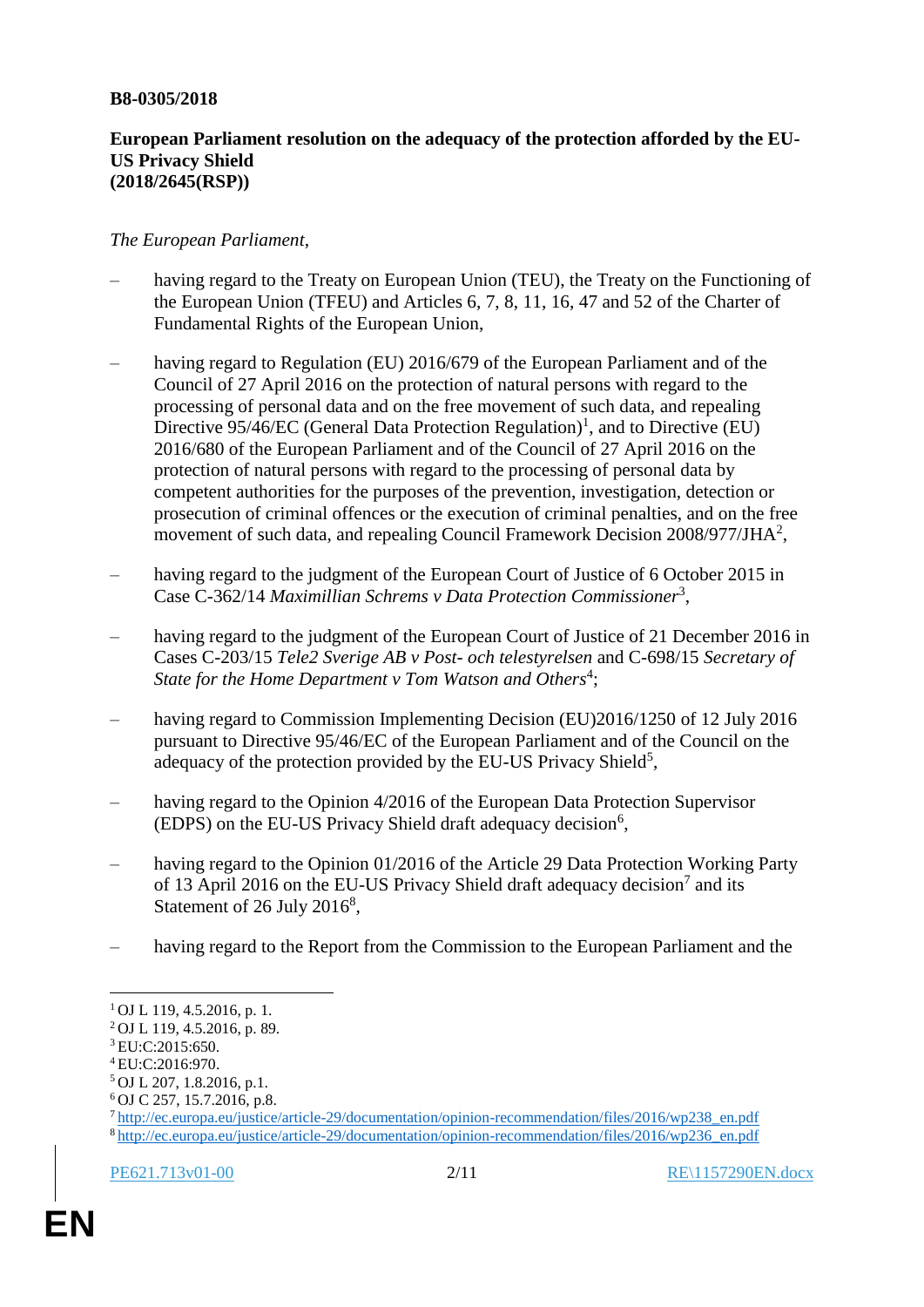Council on the first annual review of the functioning of the EU-US Privacy Shield<sup>1</sup> and the Commission Staff Working Paper accompanying the document<sup>2</sup>,

- having regard to the Article 29 Data Protection Working Party (WP29) document of 28 November 2017 entitled 'EU-US Privacy Shield - First Annual Joint Review'<sup>3</sup>,
- having regard to the letter of response by the WP29 of 11 April 2018 on the reauthorisation of Section 702 of the US Foreign Intelligence Surveillance Act (FISA),
- having regard to its resolution of 6 April 2017 on the adequacy of the protection afforded by the EU-US Privacy Shield<sup>4</sup>;
- having regard to Rule 123(2) of its Rules of Procedure,
- A. whereas the European Court of Justice in its judgment of 6 October 2015 in Case C-362/14 *Maximillian Schrems v. Data Protection Commissioner* invalidated the Safe Harbour decision and clarified that an adequate level of protection in a third country must be understood to be 'essentially equivalent' to that guaranteed within the European Union by virtue of Directive 95/46 read in the light of the Charter, prompting the need to conclude negotiations on a new arrangement so as to ensure legal certainty on how personal data should be transferred from the EU to the US;
- B. whereas, when examining the level of protection afforded by a third country, the Commission is obliged to assess the content of the rules applicable in that country deriving from its domestic law or its international commitments, as well as the practice designed to ensure compliance with those rules, since it must, under Article 25(2) of Directive 95/46/EC, take account of all the circumstances surrounding a transfer of personal data to a third country; whereas this assessment must not only refer to legislation and practices relating to the protection of personal data for commercial and private purposes, but must also cover all aspects of the framework applicable to that country or sector – in particular, but not only, law enforcement, national security and respect for fundamental rights;
- C. whereas transfers of personal data between EU and US commercial organisations are an important element of transatlantic relations in light of the ever-increasing digitisation of the global economy; whereas these transfers should be carried out in full respect of the right to the protection of personal data and the right to privacy; whereas one of the fundamental objectives of the EU is the protection of fundamental rights, as enshrined in the Charter;
- D. whereas Facebook, a signatory to the Privacy Shield, has confirmed that the data of 2.7 million EU citizens were among those improperly used by political consultancy Cambridge Analytica;
- E. whereas in its Opinion 4/2016 the EDPS raised several concerns regarding the draft Privacy Shield; whereas in this same opinion the EDPS welcomes the efforts made by

 $\overline{a}$ 

<sup>1</sup> COM(2017)0611, 18.10.2017.

<sup>2</sup> SWD(2017)0344, 18.10.2017.

<sup>3</sup> WP 255 available at [http://ec.europa.eu/newsroom/article29/item-detail.cfm?item\\_id=612621](http://ec.europa.eu/newsroom/article29/item-detail.cfm?item_id=612621)

 $4$  Text adopted, P8\_TA(2017)0131.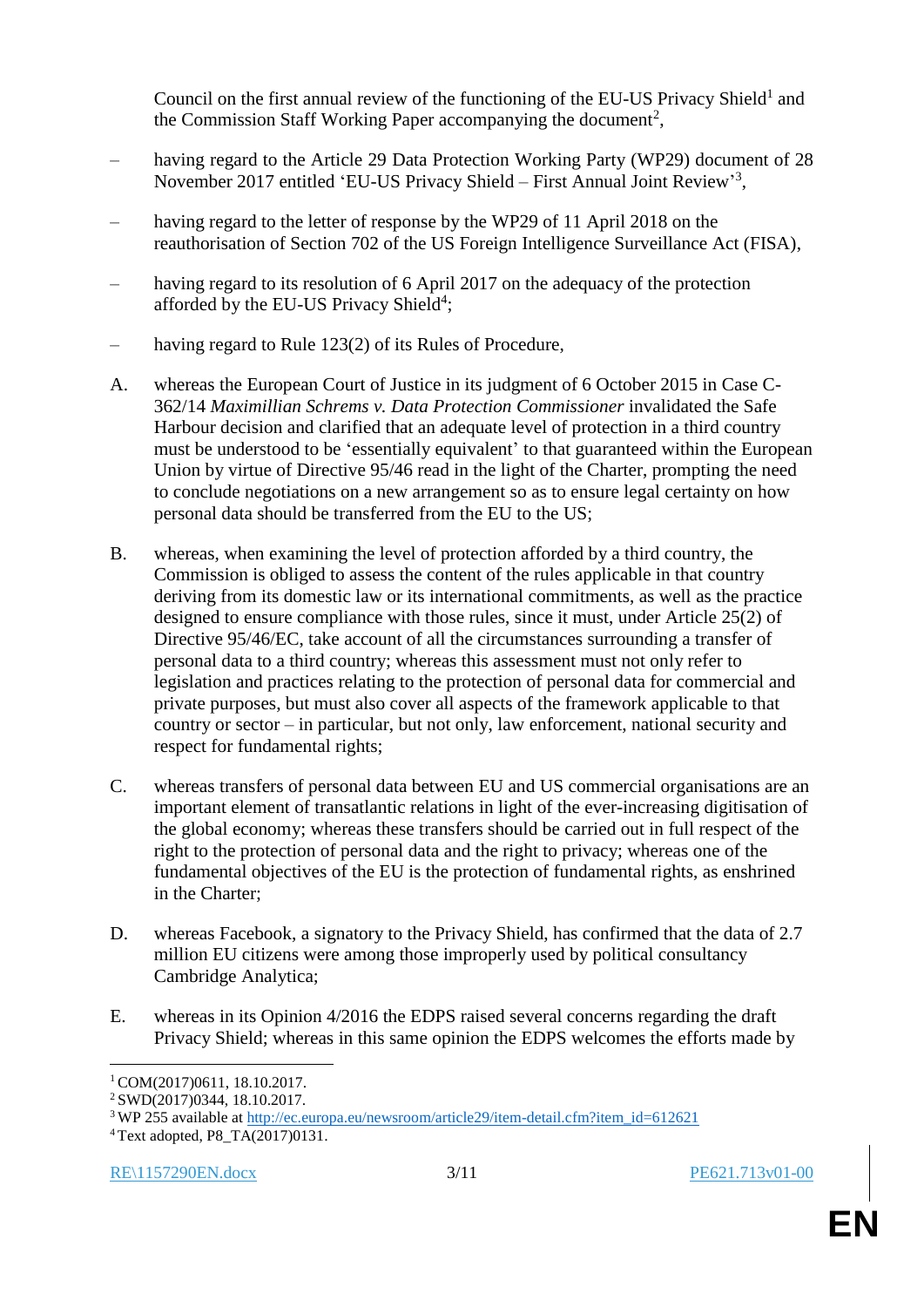all parties to find a solution for transfers of personal data from the EU to the US for commercial purposes under a system of self-certification;

- F. whereas in its Opinion 01/2016 on the EU-US Privacy Shield draft adequacy implementing decision the Article 29 Working Party welcomed the improvements brought about by the Privacy Shield compared with the Safe Harbour decision while also raising strong concerns about both the commercial aspects and access by public authorities to data transferred under the Privacy Shield;
- G. whereas on 12 July 2016, after further discussions with the US administration, the Commission adopted its Implementing Decision (EU) 2016/1250, declaring the adequate level of protection for personal data transferred from the Union to organisations in the United States under the EU-US Privacy Shield;
- H. whereas the EU-US Privacy Shield is accompanied by several unilateral commitments and assurances from the US administration explaining, *inter alia*, the data protection principles, the functioning of oversight, enforcement and redress and the protections and safeguards under which security agencies can access and process personal data;
- I. whereas in its statement of 26 July 2016, the Article 29 Working Party welcomes the improvements brought by the EU-US Privacy Shield mechanism compared to the Safe Harbour and commended the Commission and the US authorities for having taken into consideration its concerns; whereas the Article 29 Working Party nevertheless indicates that a number of its concerns remain, regarding both the commercial aspects and the access by US public authorities to data transferred from the EU, such as the lack of specific rules on automated decisions and of a general right to object, the need for stricter guarantees on the independence and powers of the Ombudsperson mechanism, or the lack of concrete assurances of not conducting mass and indiscriminate collection of personal data (bulk collection);
- J. whereas in its resolution of 6 April 2017, the European Parliament, while acknowledging that the EU-US Privacy Shield contains significant improvements regarding the clarity of standards compared to the former EU-US Safe Harbour, also considers that important issues remain as regards certain commercial aspects, national security and law enforcement; whereas it calls on the Commission to conduct, during the first joint annual review, a thorough and in-depth examination of all the shortcomings and weaknesses and to demonstrate how these have been addressed so as to ensure compliance with the EU Charter and Union law, and to evaluate meticulously whether the mechanisms and safeguards indicated in the assurances and clarifications by the US administration are effective and feasible;
- K whereas the report from the Commission to the European Parliament and the Council on the first annual review on the functioning of the EU-US Privacy Shield and the Commission Staff Working Paper accompanying this document, while acknowledging that the US authorities have put in place the necessary structures and procedures to ensure the correct functioning of the Privacy Shield and concluding that the United States continues to ensure an adequate level of protection for personal data transferred under the Privacy Shield, have made ten recommendations to the US authorities in order to address issues of concern regarding not only the tasks and activities of the US Department of Commerce (DoC) as administrator responsible for the monitoring of the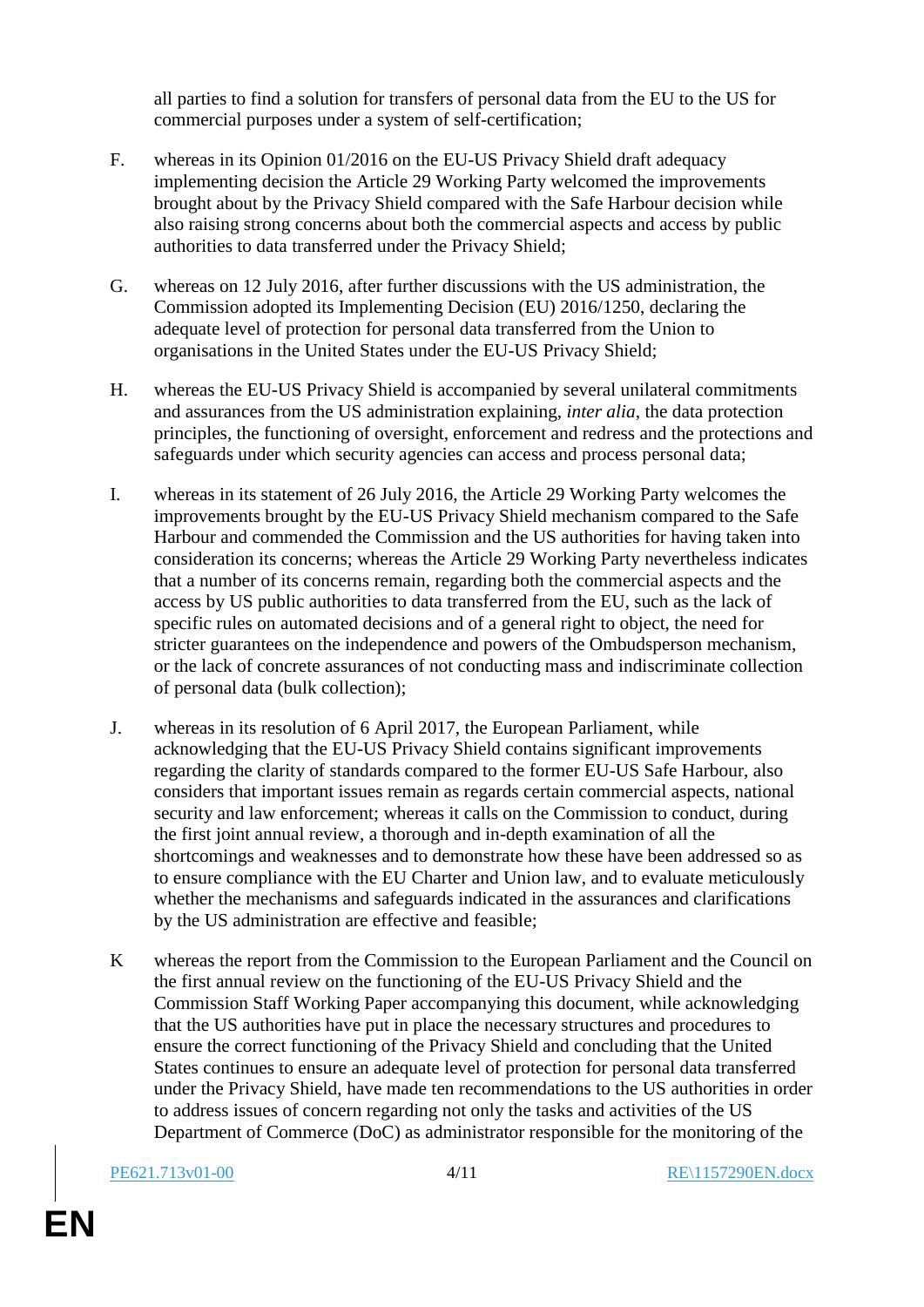certification of Privacy Shield organisations and enforcement of the Principles, but also those issues related to national security, such as the re-authorisation of Section 702 of Foreign Intelligence Surveillance Act (FISA), or the appointment of a permanent Ombudsperson and the fact that members of the Privacy Civil Liberties Oversight Board (PCLOB) are still not in office;

- L. whereas the opinion of the Article 29 Working Party of 28 November 2017 entitled 'EU-US Privacy Shield – First Annual Joint Review', following the first annual joint review, acknowledges the progress of the Privacy Shield in comparison with the invalidated Safe Harbour Decision; whereas the Article 29 Working Party recognises the efforts made by the US authorities and the Commission to implement the Privacy Shield;
- M. whereas the Article 29 Working Party has identified a number of important unresolved issues of significant concern, regarding both the commercial issues and those relating to access by the US public authorities to data transferred to the US under the Privacy Shield (either for law enforcement or national security purposes) that need to be addressed by both the Commission and the US authorities; whereas it has requested that an action plan be set up immediately to demonstrate that all these concerns will be addressed, and at the latest at the second joint review;
- N. whereas, in the event of no remedy being brought to the concerns of the Article 29 Working Party within the given timeframes, the members of the Article 29 Working Party will take appropriate action, including bringing the Privacy Shield adequacy decision to national courts for them to make a reference to the CJEU for a preliminary ruling;
- O. whereas an action for annulment (Case T-738/16 *La Quadrature du Net and Others v Commission*) and a referral by the Irish High Court in the case between the Data Protection Commissioner of Ireland and Facebook Ireland Limited and Maximilian Schrems (*Schrems II* case) have been brought before the European Court of Justice; whereas the referral takes note that mass surveillance is still going on and analyses whether there is effective remedy in US law for EU citizens whose personal data is transferred to the United States;
- P. whereas on 11 January 2018 the US Congress reauthorised and amended Section 702 of FISA for six years without addressing the concerns of the Commission joint review report and the opinion of the Article 29 Working Party;
- Q. whereas, as part of the omnibus budget legislation signed into law on 23 March 23 2018, the US Congress enacted the Clarifying Overseas Use of Data ('CLOUD') Act, which facilitates law enforcement access to the contents of communications and other related data by allowing US law enforcement authorities to compel production of communications data even if they are stored outside the United States, and by allowing certain foreign countries to enter into executive agreements with the United States in order to permit US service providers to respond to certain foreign orders seeking access to communications data;
- R. whereas Facebook Inc., Cambridge Analytica and SCL Elections Ltd are companies certified within the Privacy Shield framework and as such benefited from the adequacy decision as a legal ground for the transfer and further processing of personal data from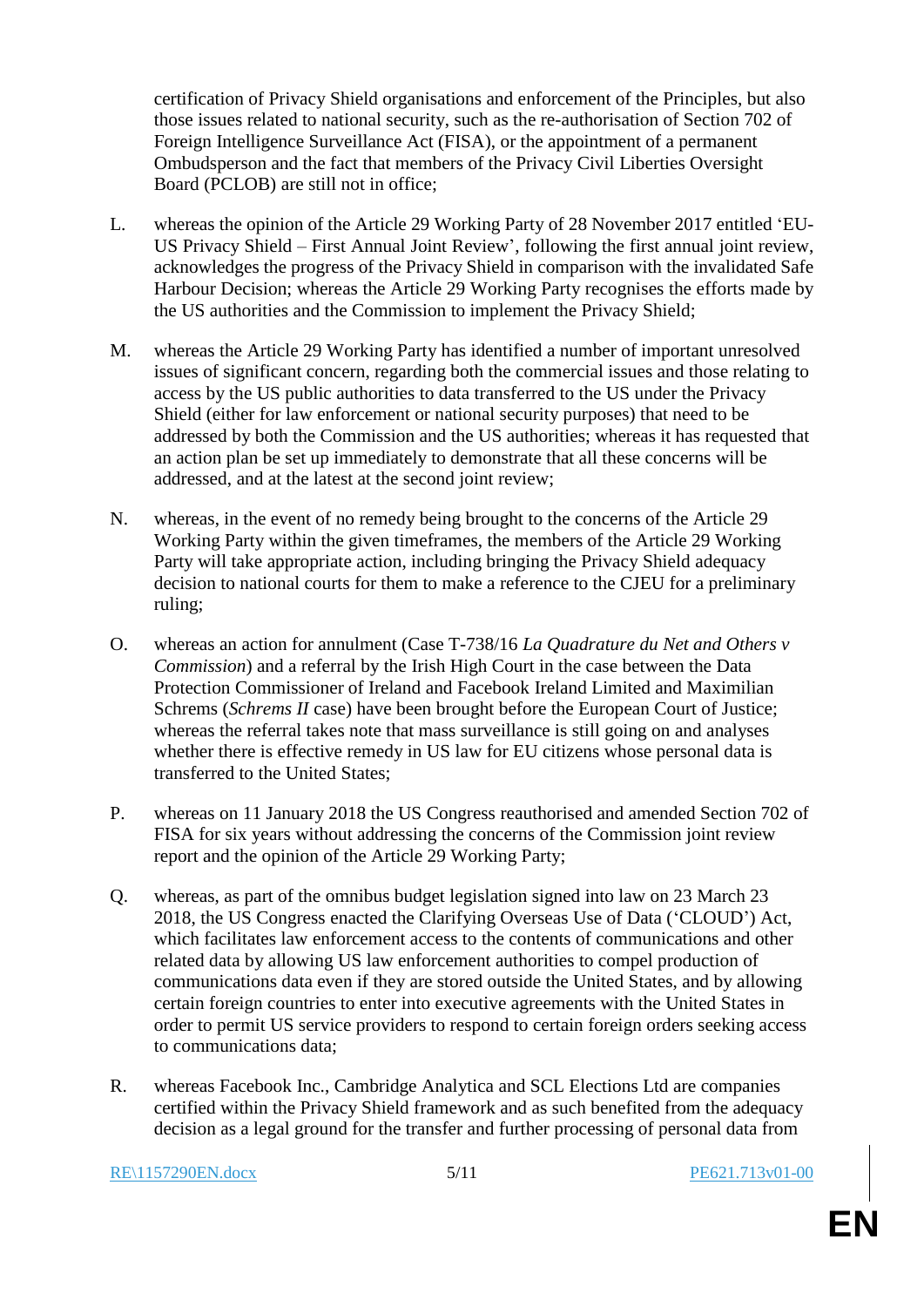the European Union to the United States;

- S. whereas, as per Article 45(5) of the GDPR, where available information reveals that a third country no longer ensures an adequate level of protection, the Commission shall repeal, amend or suspend its adequacy decision;
- 1. Highlights the persisting weaknesses of the Privacy Shield as regards the respect of fundamental rights of data subjects; underlines the increasing risk that the Court of Justice of the EU may invalidate Commission Implementing Decision (EU) 2016/1250 on the Privacy Shield;
- 2. Takes note of the improvements compared to the Safe Harbour agreement, including the insertion of key definitions, stricter obligations related to data retention and onward transfers to third countries, the creation of an Ombudsperson to ensure individual redress and independent oversight, checks and balances ensuring the rights of data subjects (PCLOB), external and internal compliance reviews, more regular and rigorous documentation and monitoring, the availability of several ways to pursue legal remedy, and the prominent role for national DPAs in the investigation of claims;
- 3. Recalls that the Article 29 Working Party set a deadline of 25 May 2018 to solve the outstanding issues, failing which it might decide to bring the Privacy Shield to national courts in order for them to refer the matter to the European Court of Justice for preliminary ruling<sup>1</sup>;

# **Institutional issues / Nominations**

- 4. Regrets that it has taken so long to designate the two additional Members coupled with the nomination of the Chairman of the PCLOB and urges the Senate to scrutinise their profiles in order to ratify the designation so as to restore the independent agency to quorum status and enable it to fulfil its missions of preventing terrorism and ensuring the need to protect privacy and civil liberties;
- 5. Expresses its concern that the absence of a chair and a quorum has limited the PCLOB's ability to act and to fulfil its obligations; highlights that during a sub-quorum period the PCLOB may not initiate new advice or oversight projects, or hire staff; recalls that the PCLOB has not yet issued its long-awaited report on the conduct of surveillance under Executive Order 12333 to provide information on the concrete operation of this Executive Order and on its necessity and proportionality with regard to interferences brought to data protection in this context; notes that this report is highly desirable considering the uncertainty and unforeseeability of how Executive Order 12333 is used; regrets that the PCLOB did not issue a new report on Section 702 FISA before it was reauthorised in January 2018; considers that the sub-quorum status seriously undermines the compliance and oversight guarantees and assurances made by the US authorities; urges the US authorities, therefore, to nominate and confirm new Board Members without delay;
- 6. In light of the fact that Presidential Policy Directive 28 (PPD 28) is one of the central elements on which the Privacy Shield is built, calls for the release of the PCLOB report

 $\overline{a}$ <sup>1</sup> [https://ec.europa.eu/newsroom/just/document.cfm?doc\\_id=48782](https://ec.europa.eu/newsroom/just/document.cfm?doc_id=48782)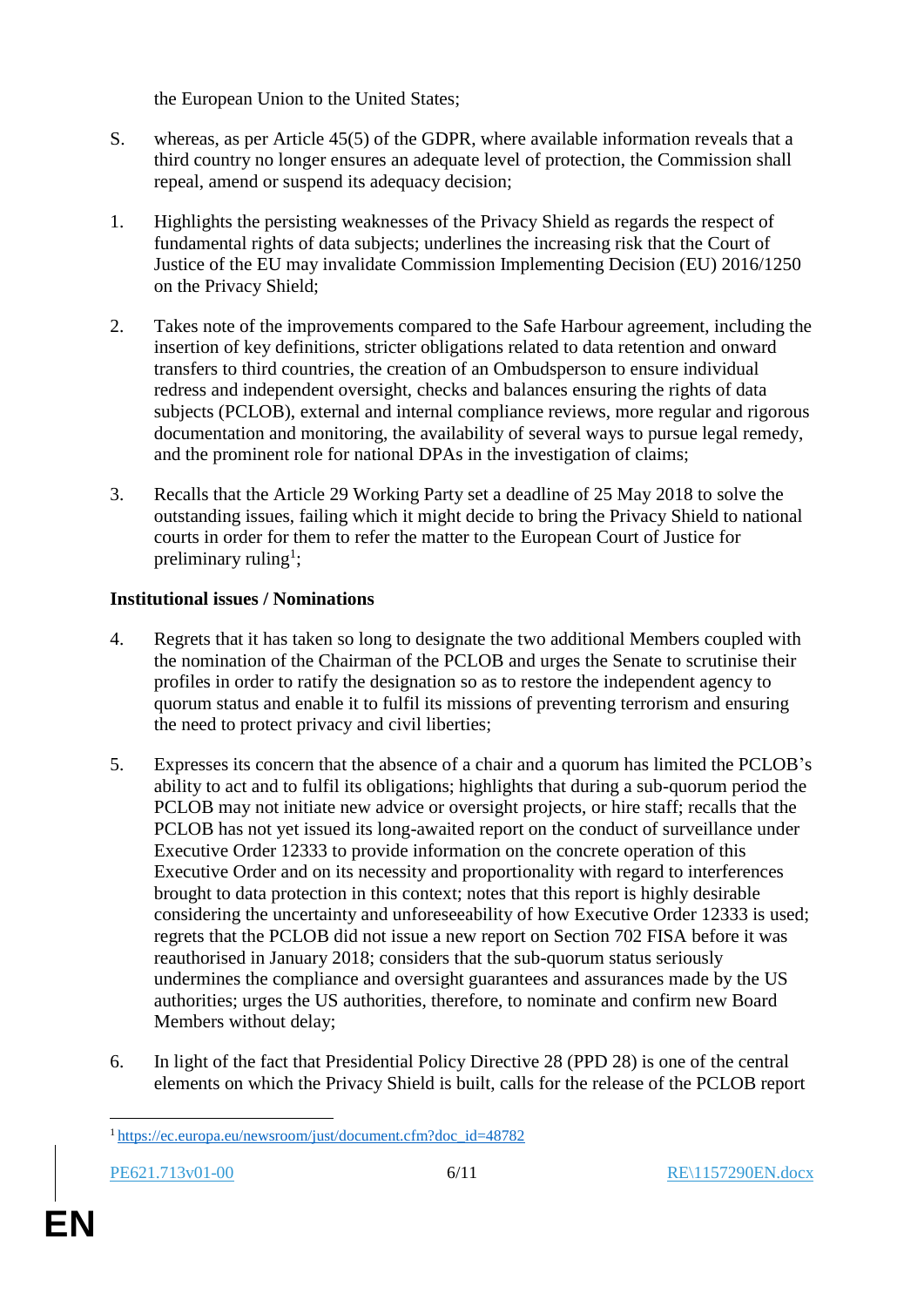on PPD 28, which is still subject to Presidential privilege and has thus not yet been published;

- 7. Reiterates its position that the Ombudsperson mechanism set up by the US Department of State is not sufficiently independent and is not endowed with sufficient effective powers to carry out its tasks and provide effective redress to EU citizens; stresses that the exact powers of the Ombudsperson mechanism need to be clarified, especially with regard to his/her powers vis-à-vis the intelligence community and the level of effective remedy of his/her decisions; regrets that the Ombudsperson can only request action by and information from US governmental bodies, and cannot order the authorities to cease and discontinue unlawful surveillance, or to permanently destroy information; points out that, while there is an acting Ombudsperson, to date the US administration has still not appointed a new permanent Ombudsman, which does not contribute to mutual trust; takes the view that in the absence of an appointed independent, experienced and sufficiently empowered Ombudsperson, the US assurances with regard to the provision of effective redress to EU citizens would be null and void;
- 8. Acknowledges the recent confirmation by the Senate of a new FTC Chairman and four FTC Commissioners; deplores that until said confirmation four of the five FTC seats had remained vacant, considering that the FTC is the competent agency for enforcement of the Privacy Shield principles by US organisations;
- 9. Stresses that the recent revelations regarding the practices of Facebook and Cambridge Analytica highlight the need for proactive oversight and enforcement actions which are not only based on complaints but which include systematic checks of the practical compliance of privacy policies with the Privacy Shield principles throughout the certification lifecycle; calls on the competent EU data protection authorities to take appropriate action and suspend transfers in cases of non-compliance;

# **Commercial issues**

- 10. Considers that in order to ensure transparency and avoid false certification claims, the DoC should not tolerate US companies making public representations about their Privacy Shield certification before it has finalised the certification process and has included them on the Privacy Shield list; is concerned by the fact that the DoC has not made use of the possibility provided in the Privacy Shield to request copies of the contractual terms used by certified companies in their contracts with third parties to ensure compliance; considers therefore that there is no effective control over whether certified companies actually comply with the Privacy Shield provisions; calls on the DoC to undertake proactively and on a regular basis ex officio compliance reviews to monitor the effective compliance of companies with the Privacy Shield rules and requirements;
- 11. Considers that the various recourse procedures for EU citizens may prove to be too complex, difficult to use, and therefore less effective; notes that, as underlined by the companies providing independent recourse mechanisms (IRMs), most of the complaints are brought directly to the companies by individuals seeking general information on the Privacy Shield and the processing of their data; recommends therefore that the US authorities offer more concrete information on the Privacy Shield website in an accessible and easily understandable form to individuals regarding their rights and

#### RE\1157290EN.docx 7/11 PE621.713v01-00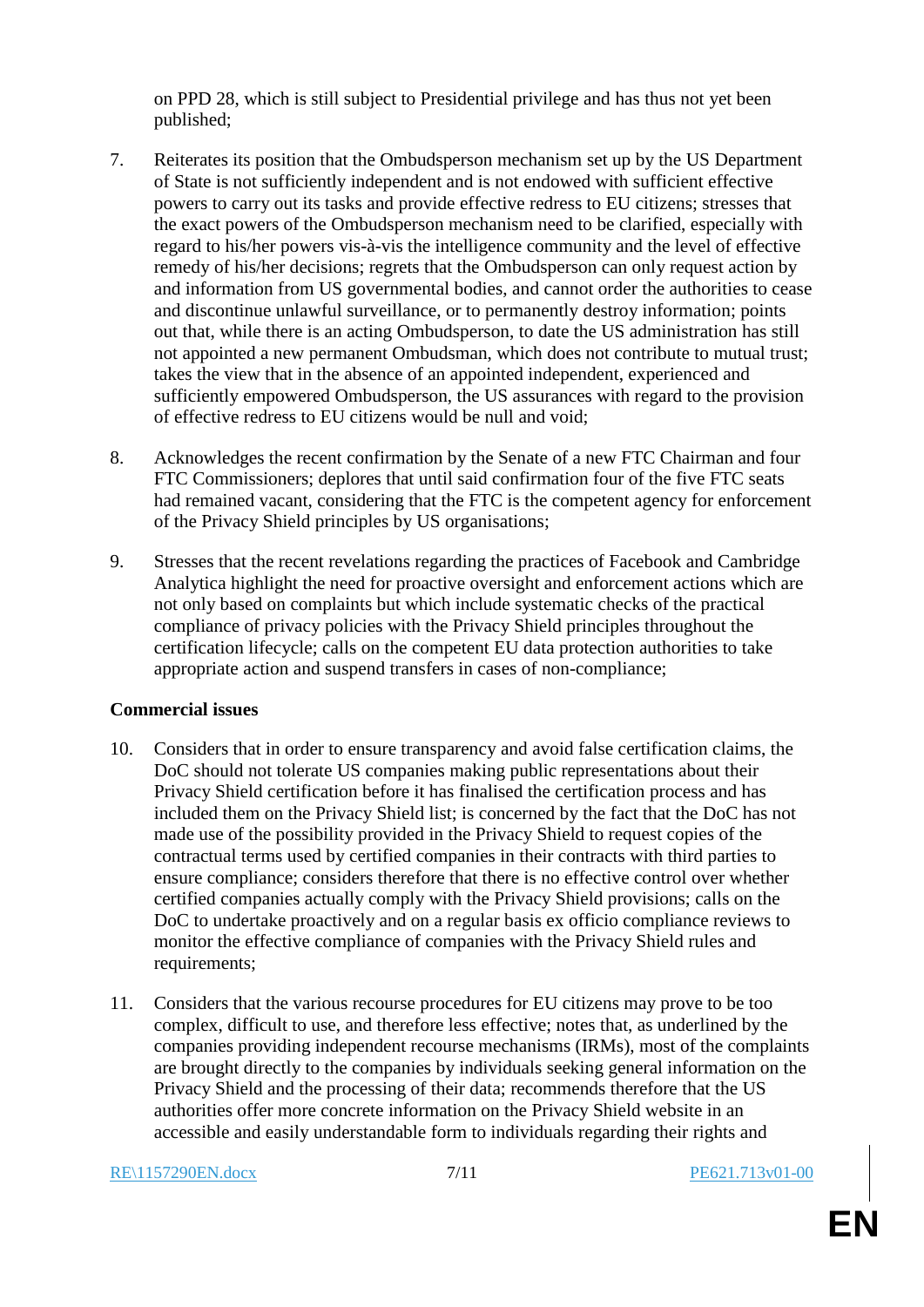available recourses and remedies;

- 12. In view of the recent revelations of misuse of personal data by companies certified under the Privacy Shield, such as Facebook and Cambridge Analytica, calls on the US authorities responsible for enforcing the Privacy Shield to act upon such revelations without delay in full compliance with the assurances and commitments given to uphold the current Privacy Shield arrangement and, if needed, to remove such companies from the Privacy Shield list; calls also on the competent EU data protection authorities to investigate such revelations and, if appropriate, suspend or prohibit data transfers under the Privacy Shield; considers that the revelations clearly show that the Privacy Shield mechanism does not provide adequate protection of the right to data protection;
- 13. Is seriously concerned about the change in the terms of service of Facebook for non-EU users outside the United States and Canada who have so far enjoyed rights under EU data protection law, and who now have to accept Facebook US instead of Facebook Ireland as the data controller; considers that this constitutes a transfer of personal data of approximately 1.5 billion users to a third country; seriously doubts that such an unprecedented large-scale limitation of the fundamental rights of users of a de-facto monopoly platform is what was intended with the Privacy Shield; calls on EU data protection authorities to investigate this matter;
- 14. Expresses its strong concern that, if the issue is not tackled, such misuses of personal data by various entities that aim to manipulate political opinion or voting behaviour can pose a threat to the democratic process and its underlying idea that voters are able to make informed, fact-based decisions for themselves;
- 15. Welcomes and supports calls for the US legislator to move towards an omnibus privacy and data protection act;
- 16. Recalls its concerns about the lack of specific rules and guarantees in the Privacy Shield for decisions based on automated processing/profiling, which produce legal effect or significantly affect the individual; acknowledges the intention of the Commission to order a study to collect factual evidence and further assess the relevance of automated decision-making for data transfers under the Privacy Shield; calls on the Commission to provide for specific rules concerning automated decision-making to provide sufficient safeguards if the study recommends this; takes note in this regard of the information provided from the joint review that automated decision-making may not take place on the basis of personal data that have been transferred under the Privacy Shield; deplores that, according to the WP29, 'the feedback from the companies remained very general, leaving unclear whether these assertions correspond to the reality of all companies adhering to the Privacy Shield'; further stresses the applicability of the GDPR under the conditions of Article 3(2) GDPR;
- 17. Stresses that further improvements should be made with regard to the interpretation and handling of HR data due to the different reading of the notion 'HR data' by the US Government on the one hand and the European Commission and the WP29 on the other; agrees fully with the WP29's call on the European Commission to engage in negotiations with the US authorities in order to amend the Privacy Shield mechanism on this issue;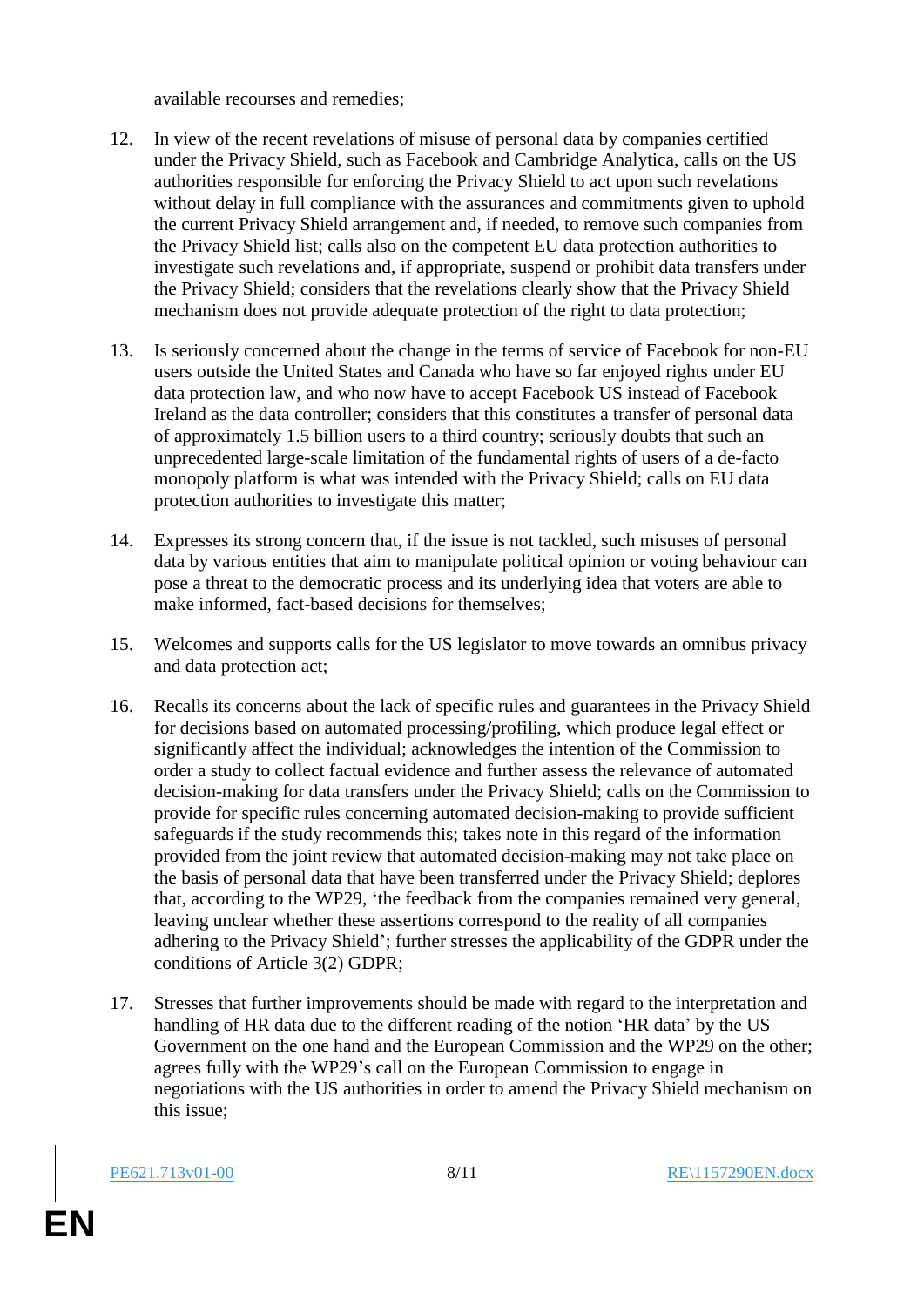- 18. Reiterates its concern that the Privacy Shield principles do not follow the EU model of consent-based processing, but allow for opt-out / right to object only in very specific circumstances; urges therefore, in the light of the joint review, that the DoC work with European Data Protection Authorities to provide more precise guidance as regards essential principles of the Privacy Shield such as the Choice Principle, the Notice Principle, onward transfers, the controller-processor relationship and access, which are much more aligned with the rights of the data subject under Regulation (EU) 2016/679;
- 19. Reiterates its concerns about the rejection by Congress in March 2017 of the rule submitted by the Federal Communications Commission relating to 'Protecting the Privacy of Customers of Broadband and Other Telecommunications Services', which in practice eliminates broadband privacy rules that would have required Internet Service Providers to get consumers' explicit consent before selling or sharing web browsing data and other private information with advertisers and other companies; considers that this is yet another threat to privacy safeguards in the United States;

# **Law Enforcement and National Security issues**

- 20. Considers that the term 'national security' in the Privacy Shield mechanism is not specifically circumscribed in order to ensure that data protection breaches can be effectively reviewed in courts to ensure compliance with a strict test of what is necessary and proportionate; calls therefore for a clear definition of 'national security';
- 21. Takes note that the number of targets under Section 702 of FISA has increased due to changes in technology and communication patterns as well as an evolving threat environment;
- 22. Regrets that the US did not seize the opportunity of the recent reauthorisation of FISA Section 702 to include the safeguards provided in PPD 28; calls for evidence and legally binding commitments ensuring that data collection under FISA Section 702 is not indiscriminate and access is not conducted on a generalised basis (bulk collection) in contrast with the EU Charter on Fundamental Rights; takes note of the Commission's explanation e in its Staff Working Document that surveillance under Section 702 FISA is always based on selectors and does not therefore allow for bulk collection; adds its voice therefore to the call made by the WP29 for an updated report from the PCLOB on the definition of 'targets', on the 'tasking of selectors' and on the concrete process of applying the selectors in the context of the UPSTREAM programme to clarify and assess whether bulk access to personal data occurs in that context; deplores that EU individuals are excluded from the additional protection provided by the reauthorisation of FISA Section 702; regrets that the reauthorisation of Section 702 contains several amendments that are merely procedural and do not address the most problematic issues, as also raised by the WP29; calls on the Commission to take the forthcoming WP29 analysis on FISA Section 702 seriously and to act accordingly;
- 23. Affirms that the reauthorisation of section 702 of the FISA act for six more years calls into question the legality of the Privacy Shield;
- 24. Reiterates its concerns about Executive Order 12333, which allows the NSA to share vast amounts of private data gathered without warrants, court orders or congressional authorisation with 16 other agencies, including the FBI, the Drug Enforcement Agency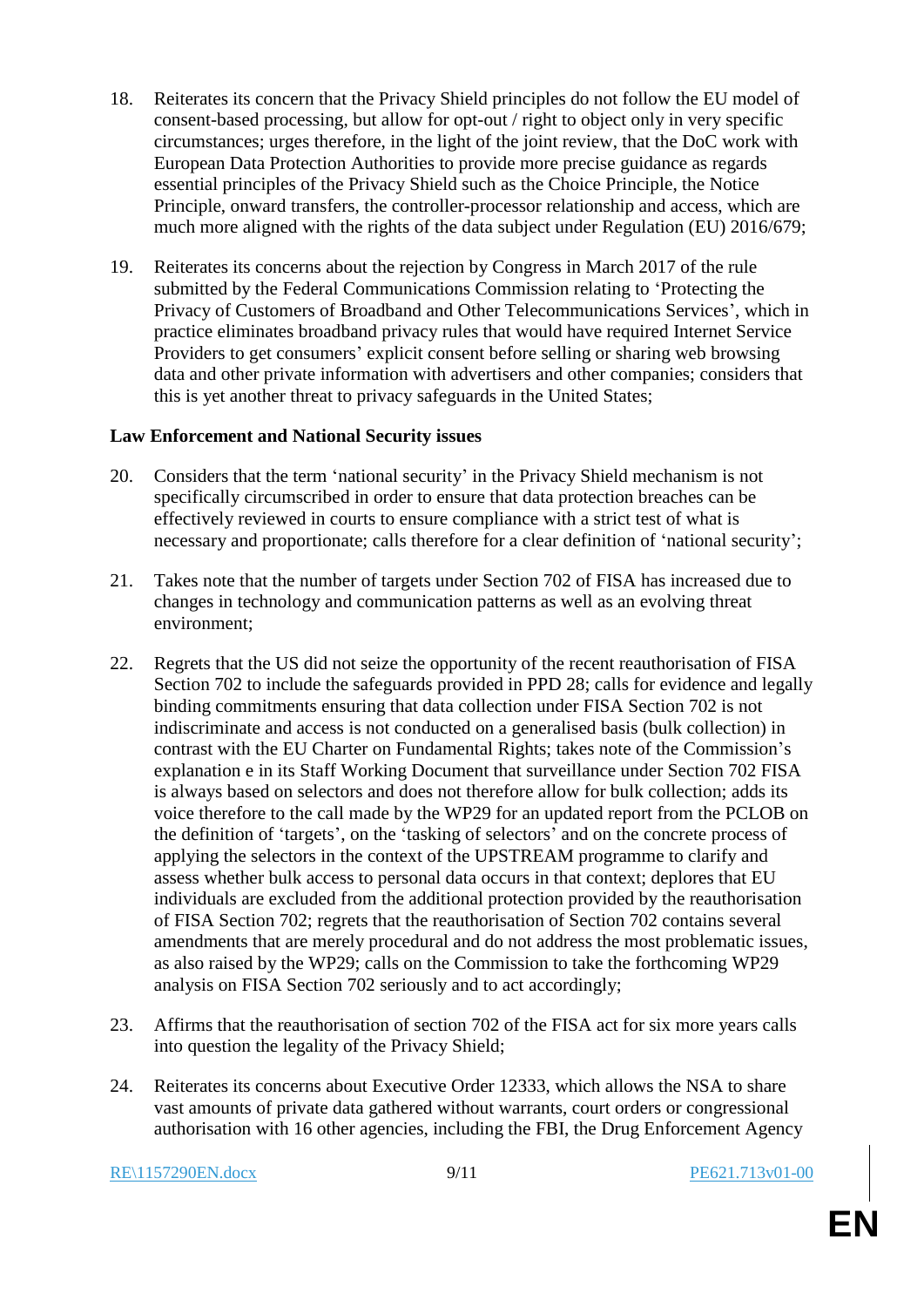and the Department of Homeland Security; regrets the lack of any judicial review of surveillance activities conducted on the basis of Executive Order 12333;

- 25. Highlight the persisting obstacles concerning redress for non-US citizens subject to a surveillance measure based on section 702 FISA or Executive Order 12333 due to the procedural requirements of 'standing' as currently interpreted by the US courts, in order to enable non-US citizens to bring legal actions before US courts against decisions affecting them;
- 26. Expresses its concern about the consequences of Executive Order 13768 on 'Enhancing Public Safety in the Interior of the United States' for judicial and administrative remedies available to individuals in the US, because the protections of the Privacy Act no longer apply to non-US citizens; takes note of the Commission's position that the adequacy assessment does not rely on the protections of the Privacy Act and that therefore this Executive Order does not affect the Privacy Shield; considers that Executive Order 13768 does however indicate the intention of the US executive to reverse the data protection guarantees previously granted to EU citizens and to override the commitments made towards the EU during the Obama Presidency;
- 27. Expresses its strong concerns regarding the recent adoption of the Clarifying Lawful Overseas Use of Data Act or CLOUD Act (H.R. 4943), which expands the abilities of American and foreign law enforcement to target and access people's data across international borders without making use of the mutual legal assistance (MLAT) instruments, which provide for appropriate safeguards and respect the judicial competences of the countries where the information is located; highlights that the CLOUD Act could have serious implications for the EU as it is far-reaching and creates a potential conflict with the EU data protection laws;
- 28. Considers that a more balanced solution would have been to strengthen the existing international system of Mutual Legal Assistance Treaties (MLATs) with a view to encouraging international and judicial cooperation; reiterates that, as set out in Article 48 of Regulation (EU) 2016/679 (the General Data Protection Regulation), mutual legal assistance and other international agreements are the preferred mechanism to enable access to personal data overseas;
- 29. Deplores that the US authorities have failed to proactively fulfil their commitment to provide the Commission with timely and comprehensive information about any developments that could be of relevance for the Privacy Shield, including the failure to notify the Commission of changes in the US legal framework, for example with respect to President Trump's Executive Order 13768 'Enhancing Public Safety in the Interior of the United States' or the repeal of the privacy rules for internet service providers;
- 30. Recalls that, as indicated in its resolution of 6 April 2017, neither the Privacy Shield Principles nor the letters from the US administration provide clarifications and assurances demonstrating the existence of effective judicial redress rights for individuals in the EU in respect of use of their personal data by US authorities for law enforcement and public interest purposes, which were emphasised by the CJEU in its judgment of 6 October 2015 as the essence of the fundamental right in Article 47 of the EU Charter;